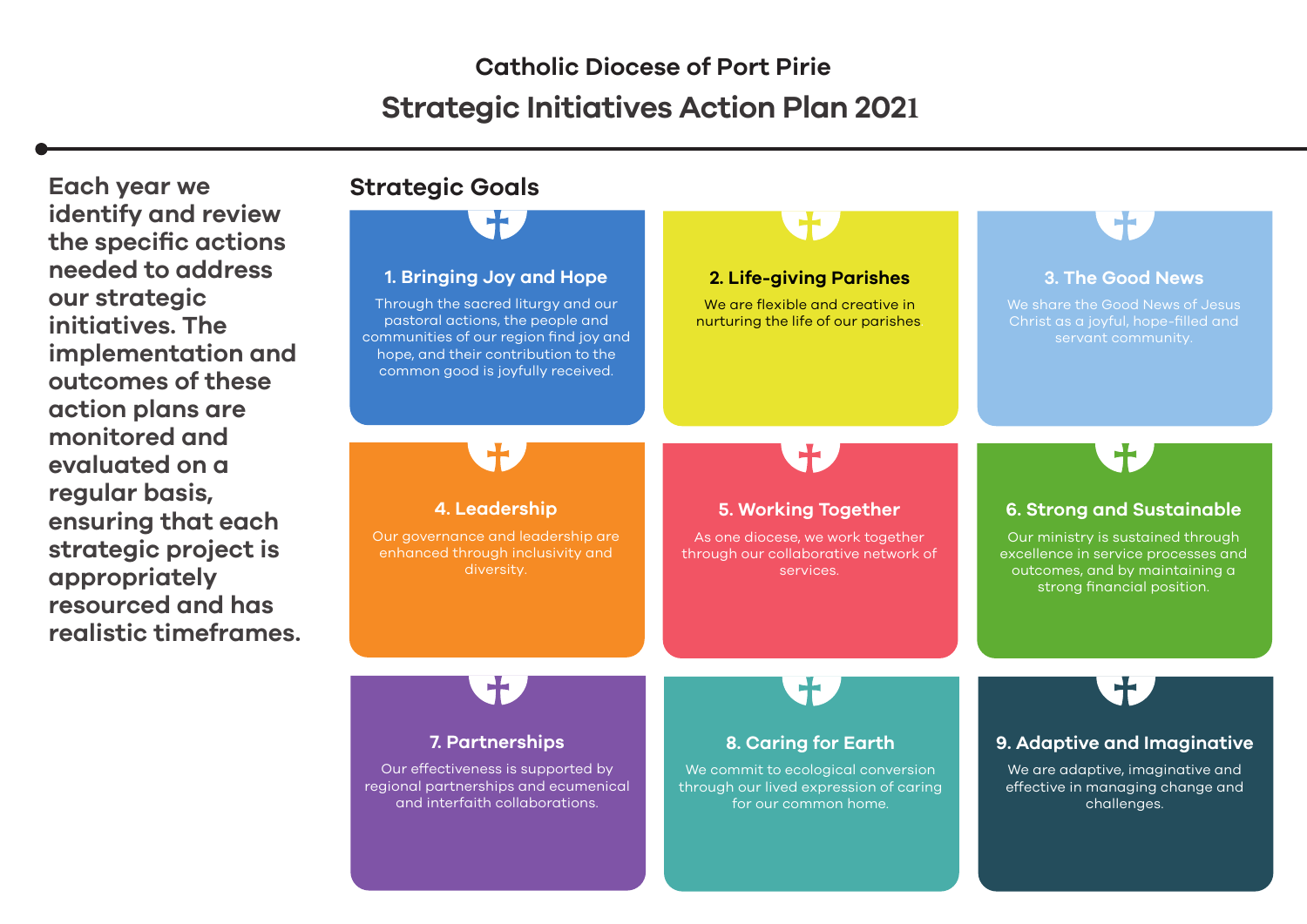**1.1 Strategic Initiative:** 

# **Goal 1 Bringing Joy and Hope**

T.

Through the sacred liturgy and our pastoral actions, the people and communities of our region find joy and hope, and their contribution to the common good is joyfully received.

| Support our people as they identify their spiritual and pastoral gifts to become missionary disciples. |                                                                                              |                   |
|--------------------------------------------------------------------------------------------------------|----------------------------------------------------------------------------------------------|-------------------|
| <b>Actions</b>                                                                                         |                                                                                              | When              |
|                                                                                                        | <b>EVANGELISATION THROUGH ALPHA</b>                                                          |                   |
|                                                                                                        | Commence running Alpha Courses                                                               | 30 April 2021     |
| ii.                                                                                                    | Refine method of initiation in parishes                                                      | 31 July 2021      |
| iii.                                                                                                   | Promotion of Alpha in parishes by developing simple resources                                | 31 August 2021    |
|                                                                                                        | <b>MINISTRY FORMATION PROGRAM</b>                                                            |                   |
| İ.                                                                                                     | Identify supervisors or support persons in the diocese                                       | 31 May 2021       |
| ii.                                                                                                    | Promotional video from MFP Office                                                            | 31 July 2021      |
| iii.                                                                                                   | New participants to join MFP program                                                         | 30 September 2021 |
| <b>PRISON MINISTRY</b>                                                                                 |                                                                                              |                   |
| Ι.                                                                                                     | Pastoral visiting at the 3 prisons                                                           | 30 April 2021     |
| ii.                                                                                                    | Recruitment & rostering of ministers for worship services                                    | 31 July 2021      |
| iii.                                                                                                   | Coordinate ministry across the 3 prisons                                                     | 31 December 2021  |
| <b>FIRST SPIRITUAL EXERCISES</b>                                                                       |                                                                                              |                   |
| i.                                                                                                     | Develop a plan                                                                               | 31 December 2021  |
|                                                                                                        | 1.2 Strategic Initiative:<br>Develop our understanding of those whom we are called to serve. |                   |
| <b>Actions</b>                                                                                         |                                                                                              | When              |
| Identify the people most in need of hope, healing and new life                                         |                                                                                              | 31 December 2021  |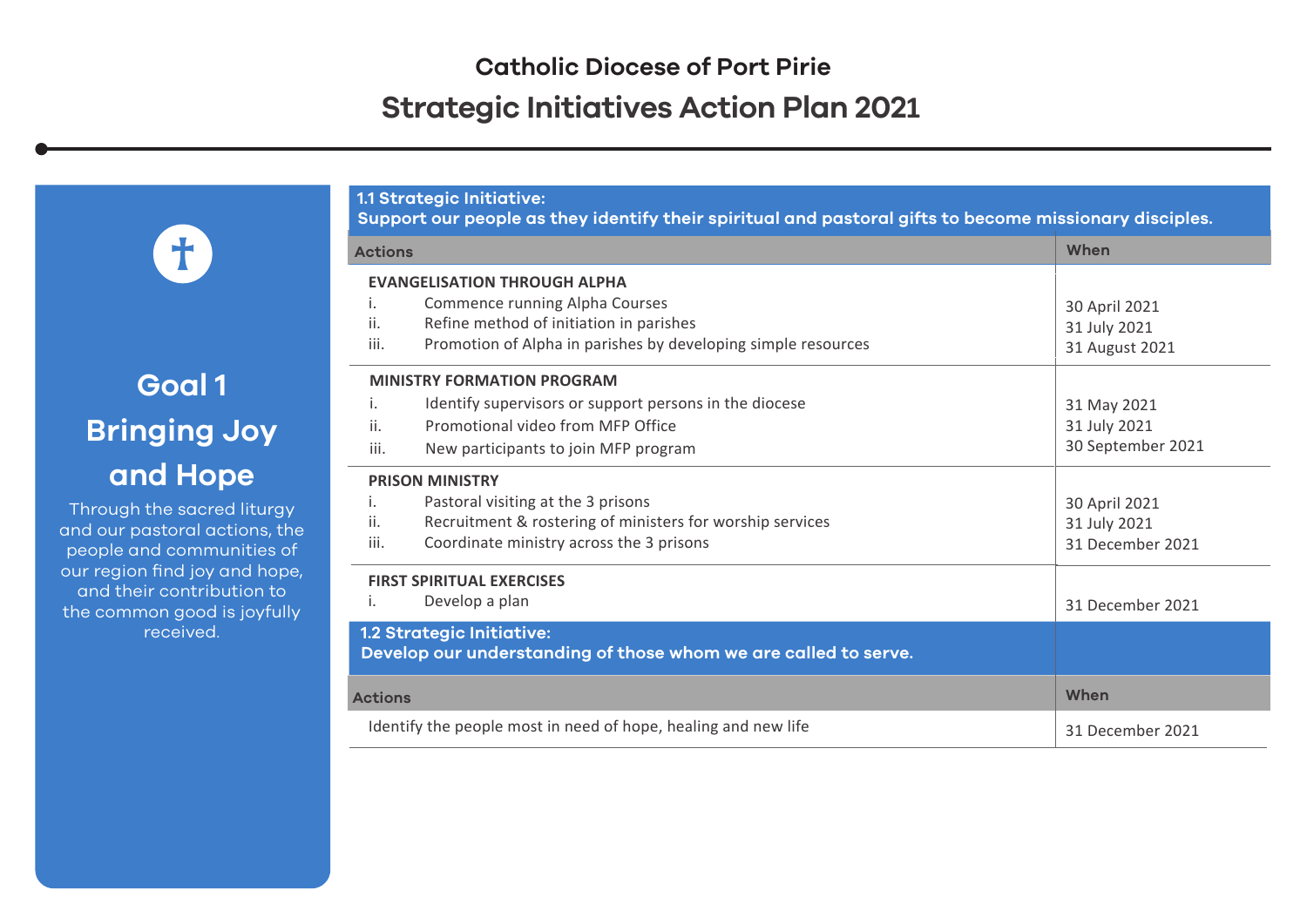| $\ddagger$                                                                | 2.1 Strategic Initiative:<br>Develop and implement a flexible and effective Parish Leadership framework which is viable<br>and sustainable.                                                                                                                                                        |                   |  |
|---------------------------------------------------------------------------|----------------------------------------------------------------------------------------------------------------------------------------------------------------------------------------------------------------------------------------------------------------------------------------------------|-------------------|--|
|                                                                           | <b>Actions</b>                                                                                                                                                                                                                                                                                     | When              |  |
| Goal 2                                                                    | Engage with parish communities (including worshiping community, Parish Pastoral Council,<br>Catholic agencies and ministries with the parish) to discern the current and emerging<br>opportunities and priorities for the local parish, to assist the Bishop in the placement of<br>parish priests | 30 September 2021 |  |
| Life-giving                                                               | Develop and implement the concept of "Priesthood of the Baptised" by:                                                                                                                                                                                                                              | 30 September 2021 |  |
| <b>Parishes</b>                                                           | Formation from Fr Capra and MGL<br>Update the lists of Parish Council Chairpersons                                                                                                                                                                                                                 |                   |  |
| We are flexible and<br>creative in nurturing the<br>life of our parishes. | Provide and promote training for those responsible for parish child protection, safety and<br>finances                                                                                                                                                                                             |                   |  |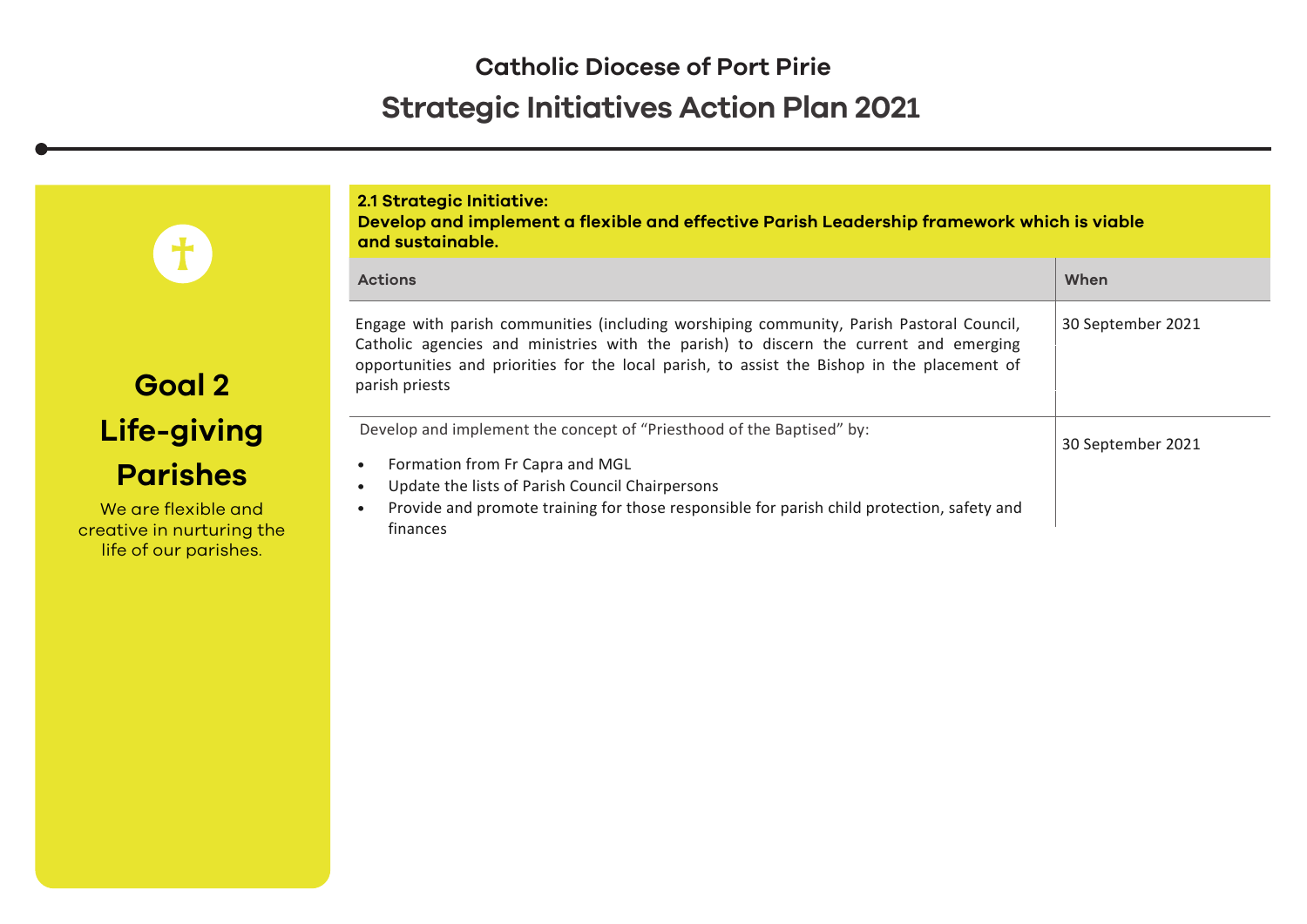**3.1 Strategic Initiative:**

# **Goal 3 The Good News**

 $\mathbf{f}$ 

Jesus Christ as a joyful, hope-

| <u>o. oci accalo iniciacivo.</u><br>Develop and implement a communication plan that clearly articulates our Catholic contribution to<br>individual lives and community wellbeing.     |                  |
|---------------------------------------------------------------------------------------------------------------------------------------------------------------------------------------|------------------|
| <b>3.2 Strategic Initiative:</b><br>Develop strong common messages that can be communicated consistently by Diocese agencies,<br>reflecting our shared values and guiding principles. |                  |
| <b>Actions</b>                                                                                                                                                                        | When             |
| Promote the Diocesan Facebook page                                                                                                                                                    | 31 March 2021    |
| Develop media champions across the Diocese                                                                                                                                            | 31 March 2021    |
| Develop guidelines for working with local media (newspaper, radio, television)                                                                                                        | 30 June 2021     |
| Review the Witness distribution process for both printed and digital version                                                                                                          | 30 June 2021     |
| Design a new Crest for the Catholic Diocese of Port Pirie                                                                                                                             | 31 December 2021 |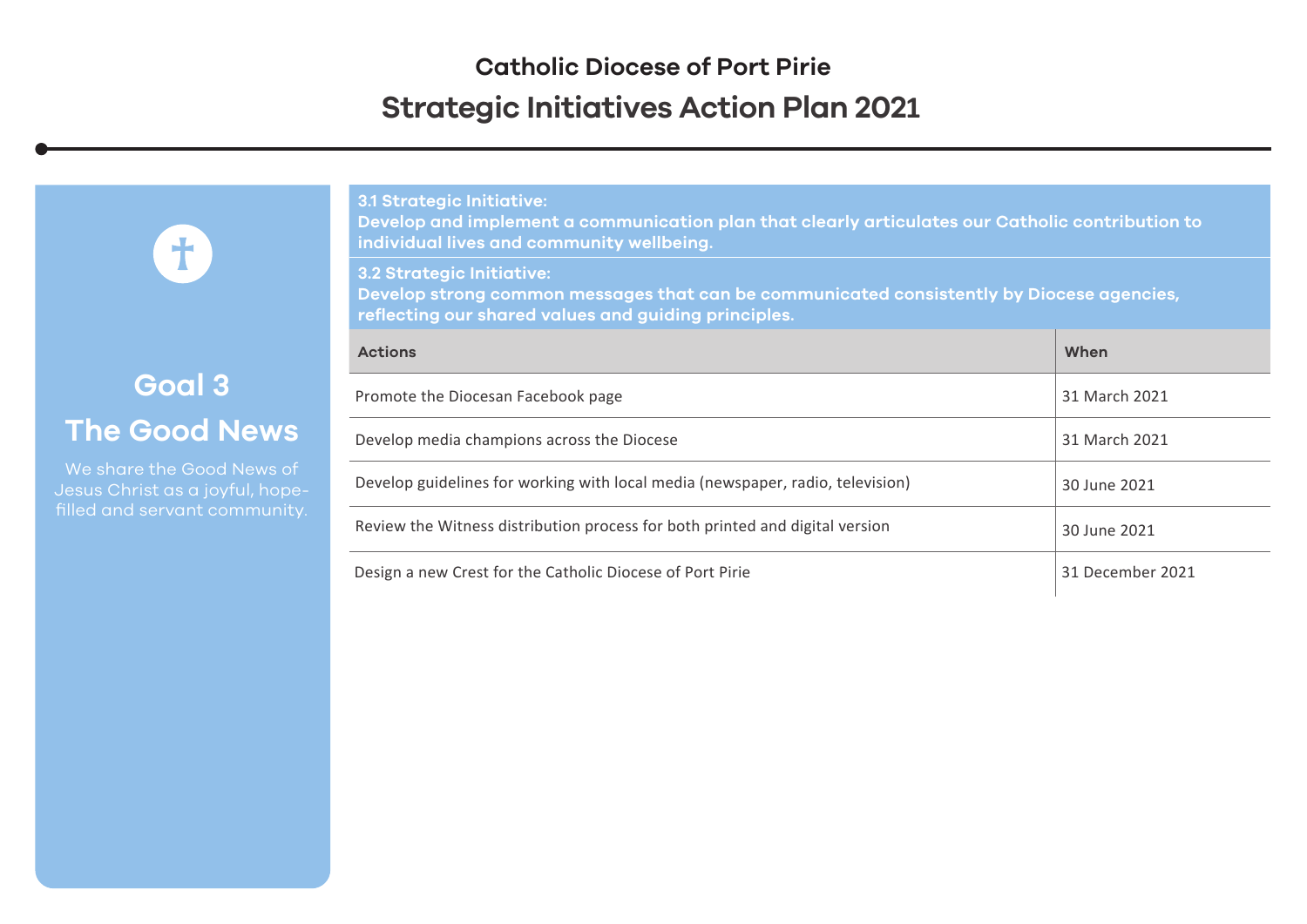**4.1 Strategic Initiative:** 

# **Goal 4 Leadership**

8

Our governance and leadership are enhanced through inclusivity and diversity.

| Develop and implement an integrated governance framework to manage our strategic direction.                                                                                                                                                                               |                   |  |
|---------------------------------------------------------------------------------------------------------------------------------------------------------------------------------------------------------------------------------------------------------------------------|-------------------|--|
| <b>Actions</b>                                                                                                                                                                                                                                                            | When              |  |
| Establish a broader team of key people with the Bishop to support the implementation of this<br>goal                                                                                                                                                                      | 31 October 2021   |  |
| Review whole of Diocesan Organisation Governance Structure.                                                                                                                                                                                                               | 30 June 2021      |  |
| Implement the new Diocesan Structure.                                                                                                                                                                                                                                     | 31 December 2021  |  |
| <b>4.2 Strategic Initiative:</b><br>Implement a formal leadership engagement and leadership development framework which is future-<br>focused, and which represents our diverse communities, including our lay faithful, women, youth, and<br><b>First Nation people.</b> |                   |  |
| <b>Actions</b>                                                                                                                                                                                                                                                            | When              |  |
| Develop a broad diocesan leadership strategy and framework.                                                                                                                                                                                                               |                   |  |
|                                                                                                                                                                                                                                                                           | 30 September 2021 |  |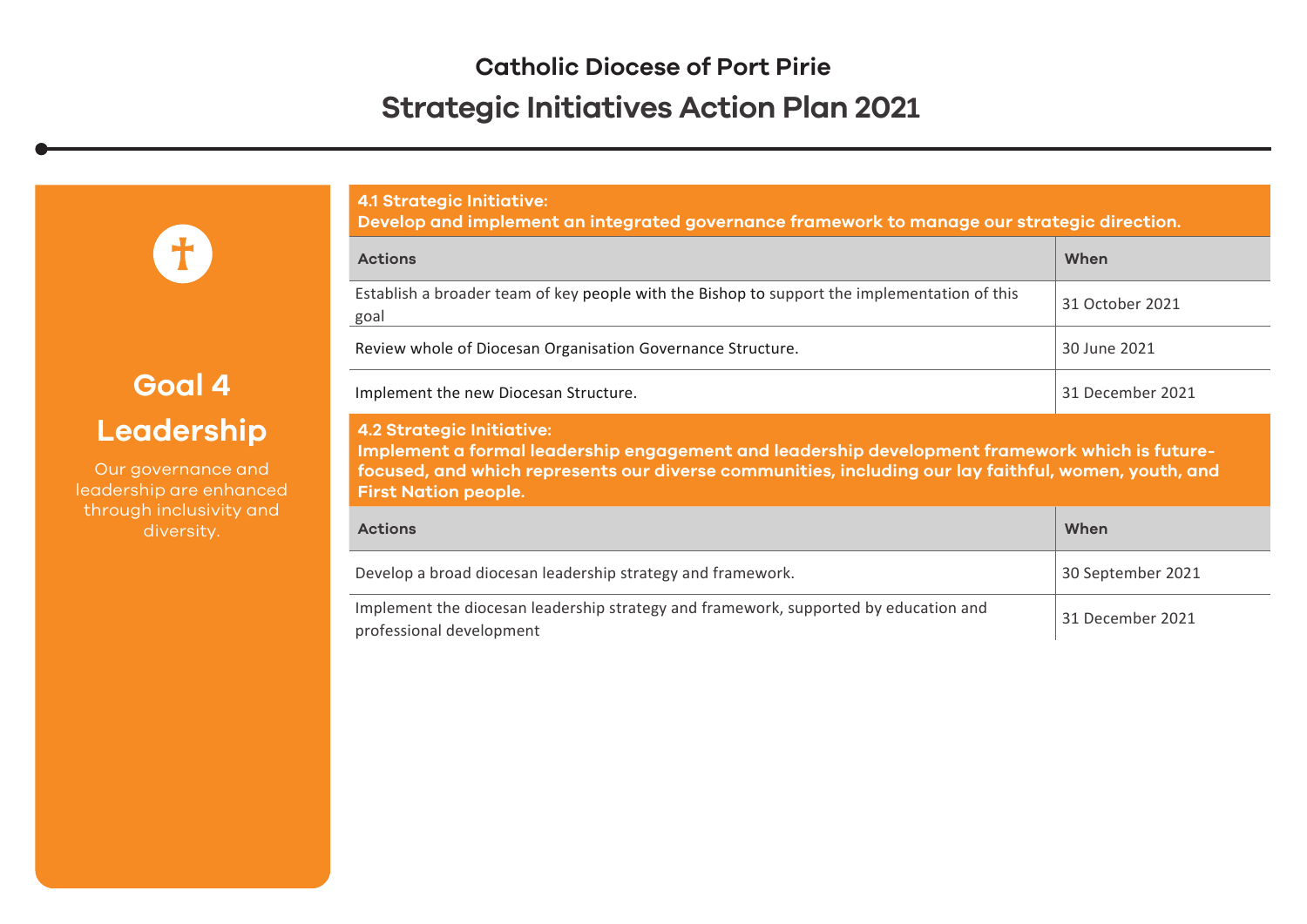**5.1 Strategic Initiative:** 

**Develop and implement formal and informal collaborations between our agencies to share and improve expertise, effectiveness, efficiencies, resources, outcomes and innovations.**

| <b>Actions</b>                                                                                                                                                                                                                      | When              |
|-------------------------------------------------------------------------------------------------------------------------------------------------------------------------------------------------------------------------------------|-------------------|
| Establish a broader team of key people to support the implementation of this goal                                                                                                                                                   | 30 September 2021 |
| Reshape the Terms of Reference of the newly-constituted "Diocesan Governance Council" or<br>similar body                                                                                                                            | 30 September 2021 |
| Develop a formal 'Communications and Relationships Management Strategy' to facilitate and<br>maintain Diocesan collaborations                                                                                                       | 31 December 2021  |
| Identify the Diocese's 'circle of influence' and update the inventory of agencies and<br>services, and facilitate core agencies and religious congregations to identify their<br>potential to share and collaborate with each other | 30 September 2021 |
| <b>5.2 Strategic Initiative:</b><br>Leverage our relationships with the broader Australian Catholic community to strengthen the work of our<br>Diocese.                                                                             |                   |
| <b>Actions</b>                                                                                                                                                                                                                      | When              |
| Map and document key national networks and peak bodies                                                                                                                                                                              | 31 December 2021  |

**Goal 5 Working Together**

T)

As one diocese, we work together through our collaborative network of services.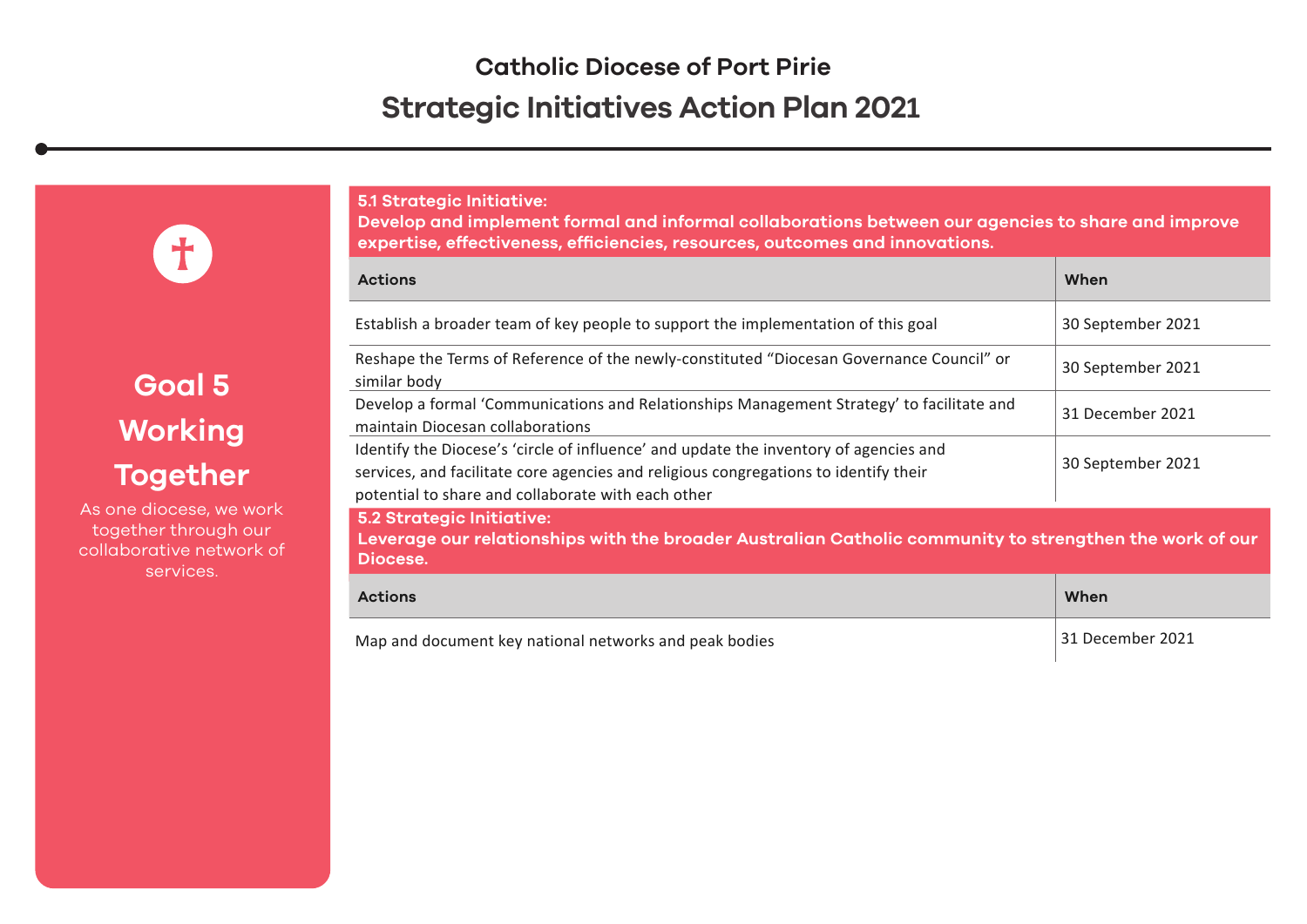**Goal 6 Strong and Sustainable**

**T** 

Our ministry is sustained through excellence in service processes and outcomes, and by maintaining a strong financial position.

| <b>6.1 Strategic Initiative:</b><br>Use best practice systems and approaches to achieve high quality outcomes in all areas of our work.<br><b>6.2 Strategic Initiative:</b><br>Our organisations and services are structured and managed to ensure long term financial sustainability. |                   |
|----------------------------------------------------------------------------------------------------------------------------------------------------------------------------------------------------------------------------------------------------------------------------------------|-------------------|
| <b>Actions</b>                                                                                                                                                                                                                                                                         | When              |
| Establish a Diocesan Financial Sustainability Committee                                                                                                                                                                                                                                | 31 July 2021      |
| Consider the opportunities and risks of asset rationalisation                                                                                                                                                                                                                          | 31 July 2021      |
| Review the current investment strategy to optimise returns on reserves and cash holdings                                                                                                                                                                                               | 30 September 2021 |
| Recruit new lay members to Diocesan Finance Council, with skills in financial management and<br>the best use of capital                                                                                                                                                                | 30 September 2021 |
| Continue to support the financial literacy and stewardship responsibilities of parish leaders                                                                                                                                                                                          | Ongoing           |
|                                                                                                                                                                                                                                                                                        |                   |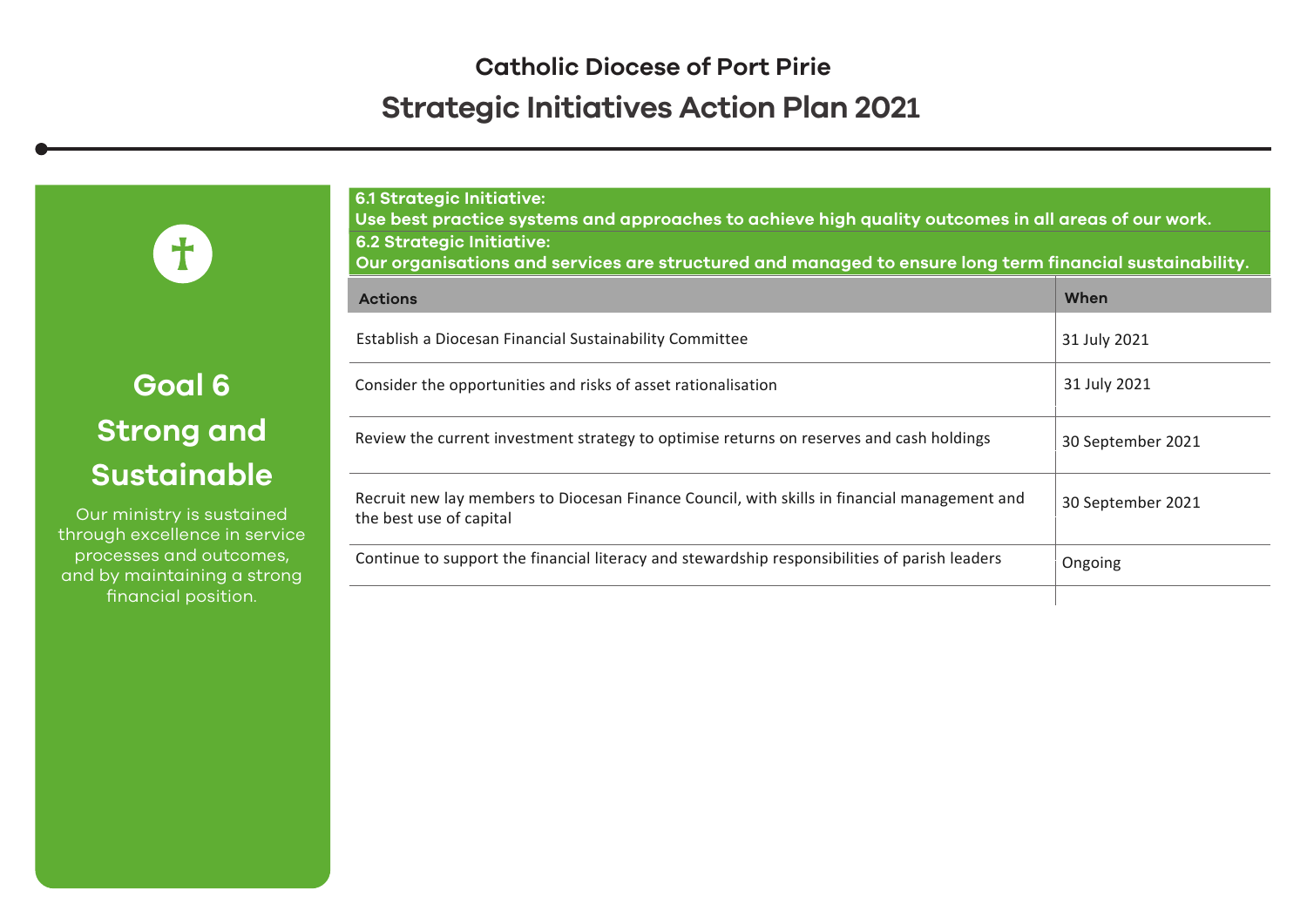#### **7.1 Strategic Initiative:**

**Develop a comprehensive regional engagement framework and communication plan focused on shared goals and mutual benefit.**

| <b>Actions</b>                                                                                                                                                                                                               | When              |
|------------------------------------------------------------------------------------------------------------------------------------------------------------------------------------------------------------------------------|-------------------|
| Establish a broader team of key people to support the implementation of this goal                                                                                                                                            | 30 June 2021      |
| Identify social justice actions at all levels (schools, parishes, vicariates, agencies, ecumenical and<br>interfaith partners) to provide education and develop responses to local and global issues                         | 30 September 2021 |
| Develop a formal Annual Work Plan to build bridges through improved communication and<br>collaboration within and amongst Diocesan agencies, schools and parishes, and with other<br>Christian churches and religious faiths | 31 December 2021  |

## **Goal 7 Partnerships**

T)

Our effectiveness is supported by regional partnerships and ecumenical and interfaith collaborations.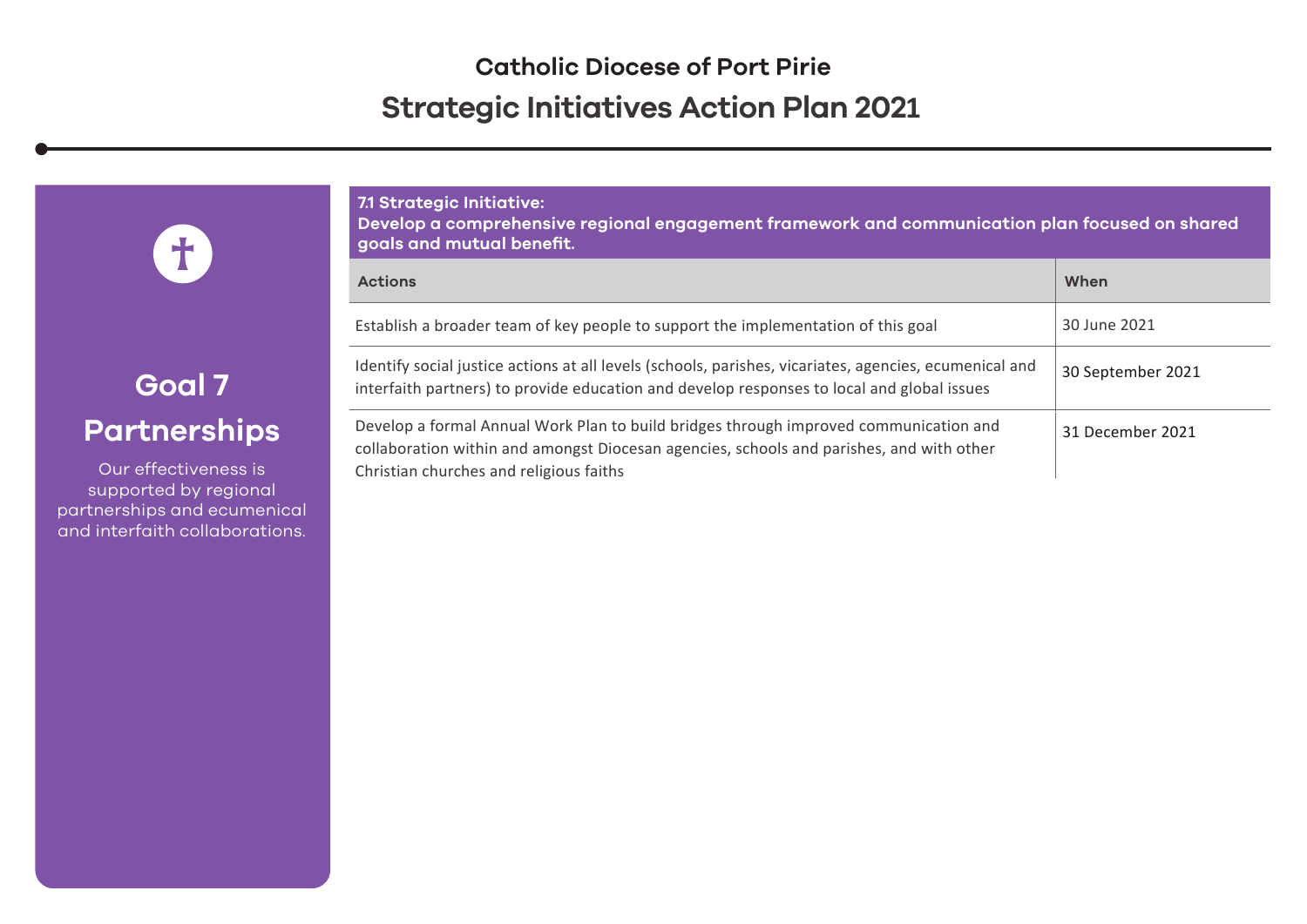**8.1 Strategic Initiative:** 

**Goal 8 Caring for Earth**

8

We commit to ecological conversion through our lived expression of caring for our common home.

| Develop a formal framework and outcome measures to guide the Diocese's connection to all creation and<br>our role in the care of God's earth.                                                                                                                    |                  |  |
|------------------------------------------------------------------------------------------------------------------------------------------------------------------------------------------------------------------------------------------------------------------|------------------|--|
| <b>Actions</b>                                                                                                                                                                                                                                                   | When             |  |
| Establish a broader team of key people to support the implementation of this goal                                                                                                                                                                                | 31 December 2021 |  |
| Ongoing Diocesan promotion, celebration and participation in the critical ecological calendar of<br>events [e.g. World Environment Day, Clean Up Australia Day, Season of Creation]. Prepare events<br>calendar for 2022                                         | 2021             |  |
| The broader team of key people to explore 'The Laudato Si' Action Platform. Model our<br>strategic initiatives and ideas from these resources: https://journeyto2030.org/<br>and https://laudatosiactionplatform.org/about/                                      | <b>July 2021</b> |  |
| Develop a Diocesan 'Action Platform', committed to leading the response, developing the<br>Journey to 2030 Campaign as a way to visibly mobilise our church communities in the Port Pirie<br>Diocese to engage with the ecological and social crises of our time | 31 December 2021 |  |